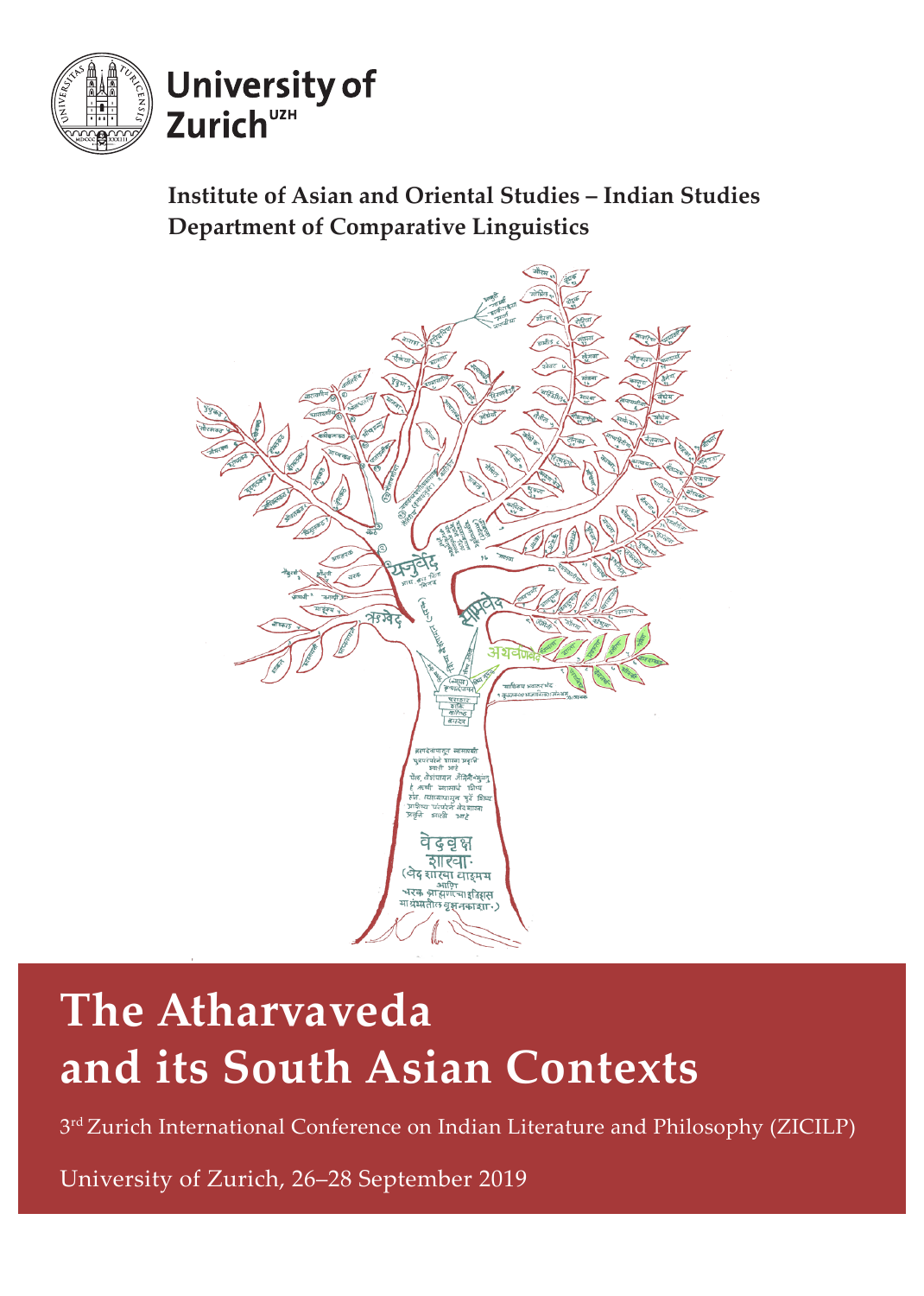This conference is a part of a current project, jointly conducted by the Department of Comparative Linguistics and the Department of Indian Studies at the University of Zurich, and funded by the Swiss National Science Foundation, which is producing a critical edition and annotated translation of three books of the Paippalāda-Saṁhitā of the Atharvaveda. It brings together scholars from around the world to present new linguistic, philological and historical research into the Atharvavedic traditions of South Asia.

**Venue**

**Contact and registration** atharvavedazurich@gmail.com

University of Zurich Room KO2 F-152 Karl Schmid-Strasse 4 CH-8006 Zurich



University of Zurich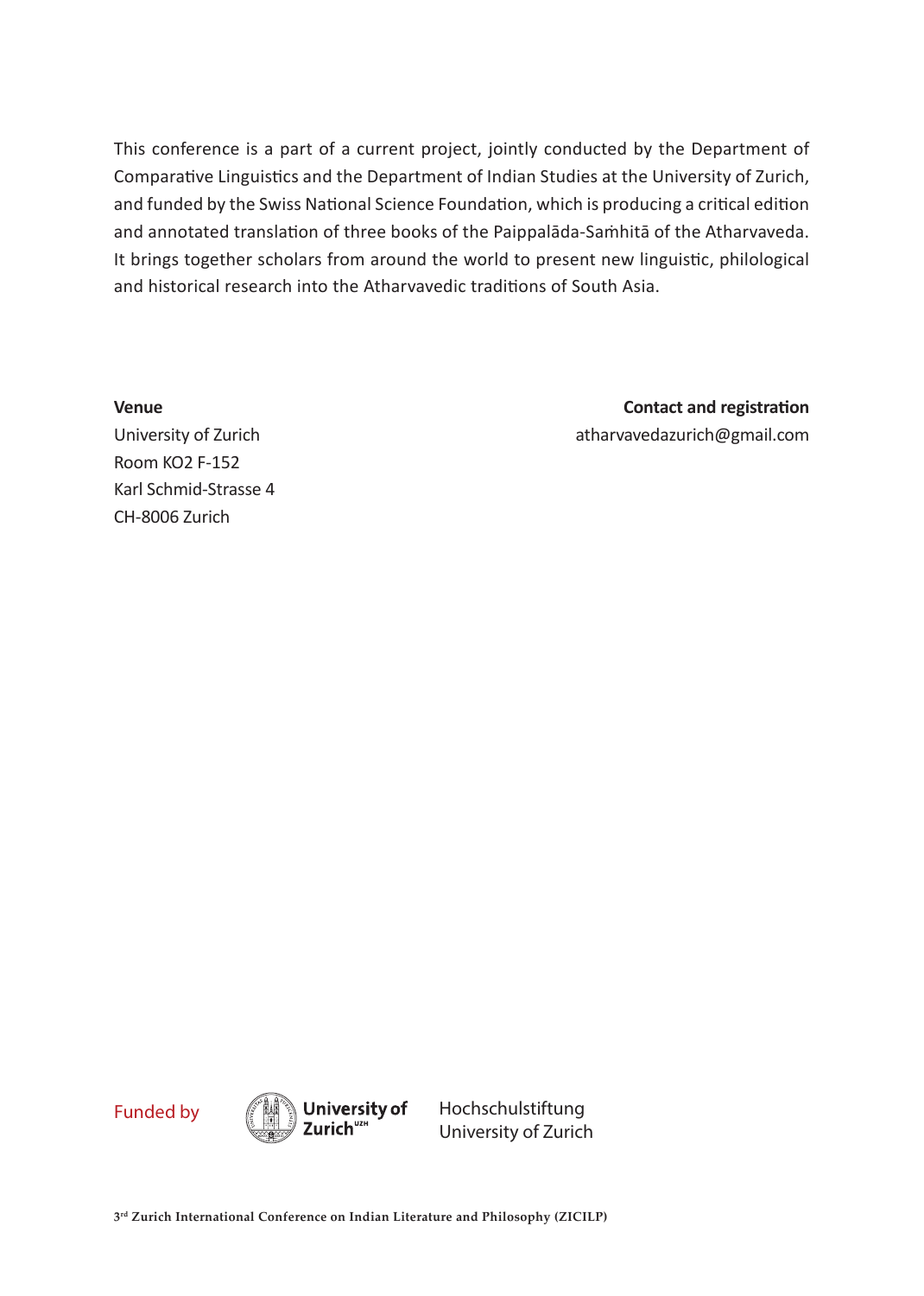## Day 1 Thursday, 26 September 2019

#### **13.30–13.45 Welcome and Introduction**

- *Session 1 Chair: Paul Widmer*
- **13.45–14.45 Alexander Lubotsky, Leiden University** Linguistic Innovations in the Atharvaveda
- **14.45–15.15 Thomas Zehnder, University of Zurich** Text-Critical Issues in the Paippalāda-Saṁhitā
- **15.15–15.45 Coffee & Tea Break**
- *Session 2 Chair: Oliver Hellwig*
- **15.45–16.15 Jarrod Whitaker, Wake Forest University** How to approach the Atharvaveda theoretically (while avoiding the pitfalls of magic)
- **16.15–16.45 Angelika Malinar, University of Zurich** Practical Atharvaveda in the Mahābhārata
- **16.45–17.15 Robert Leach, University of Zurich** On Apsarases and Dogs
- **18.30 Apéro Riche** (Lichthof/Atrium, Rämistrasse 59)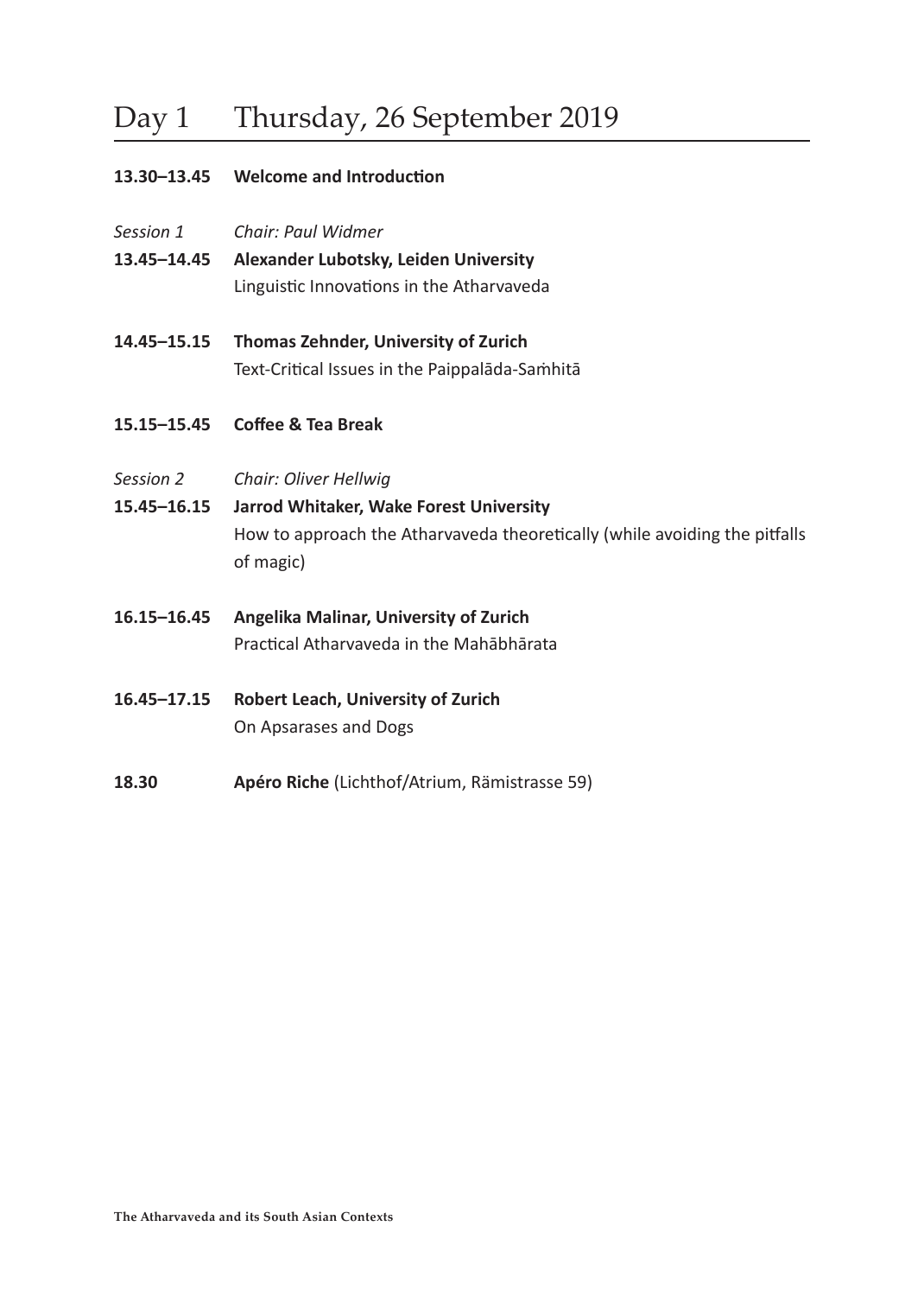## Day 2 Friday, 27 September 2019

| Session 3      | Chair: Angelika Malinar                                |
|----------------|--------------------------------------------------------|
| $9.15 - 10.15$ | <b>Shrikant Bahulkar, University of Pune</b>           |
|                | The Saunaka and Paippalada Schools of the Atharvaveda: |
|                | A comparative study of their domestic rituals          |
|                |                                                        |

- **10.15–10.45 Roland Pooth, Independent Scholar** The Funeral Ceremony described by the Paippalāda-Saṁhitā vs the Śaunaka-Saṁhitā, interpreted from the perspective of their textual differences
- **10.45–11.15 Kristen de Joseph, Leiden University** Fit for a Queen: *Purohitas*, Politics and the Notion of a Paippalāda Rājavivāha
- **11.15–11.45 Coffee & Tea Break**
- *Session 4 Chair: Robert Leach*
- **11.45–12.15 Kyoko Amano, Kyoto University**  Influence from the Atharvaveda on rituals in the Maitrāyaṇī Saṁhitā
- **12.15–12.45 Tiziana Pontillo, University of Cagliari** What does the *páñcaudana- ája-* actually represent in the Śaunakaand the Paippalāda-Saṁhitās? A tentative reading through the lens of Jaiminīya-Brāhmaṇa 2.53-4
- **12.45–13.15 Carmen Spiers, École pratique des hautes études** The Draft-Ox as King: ŚS 4.11/PS 3.25 and the *gosava* of the Brāhmaṇa texts
- **13.15–14.45 Lunch** (Dozentenfoyer, ETH Zurich, Rämistrasse 101)
- **14.45–15.15 Coffee & Tea Break**